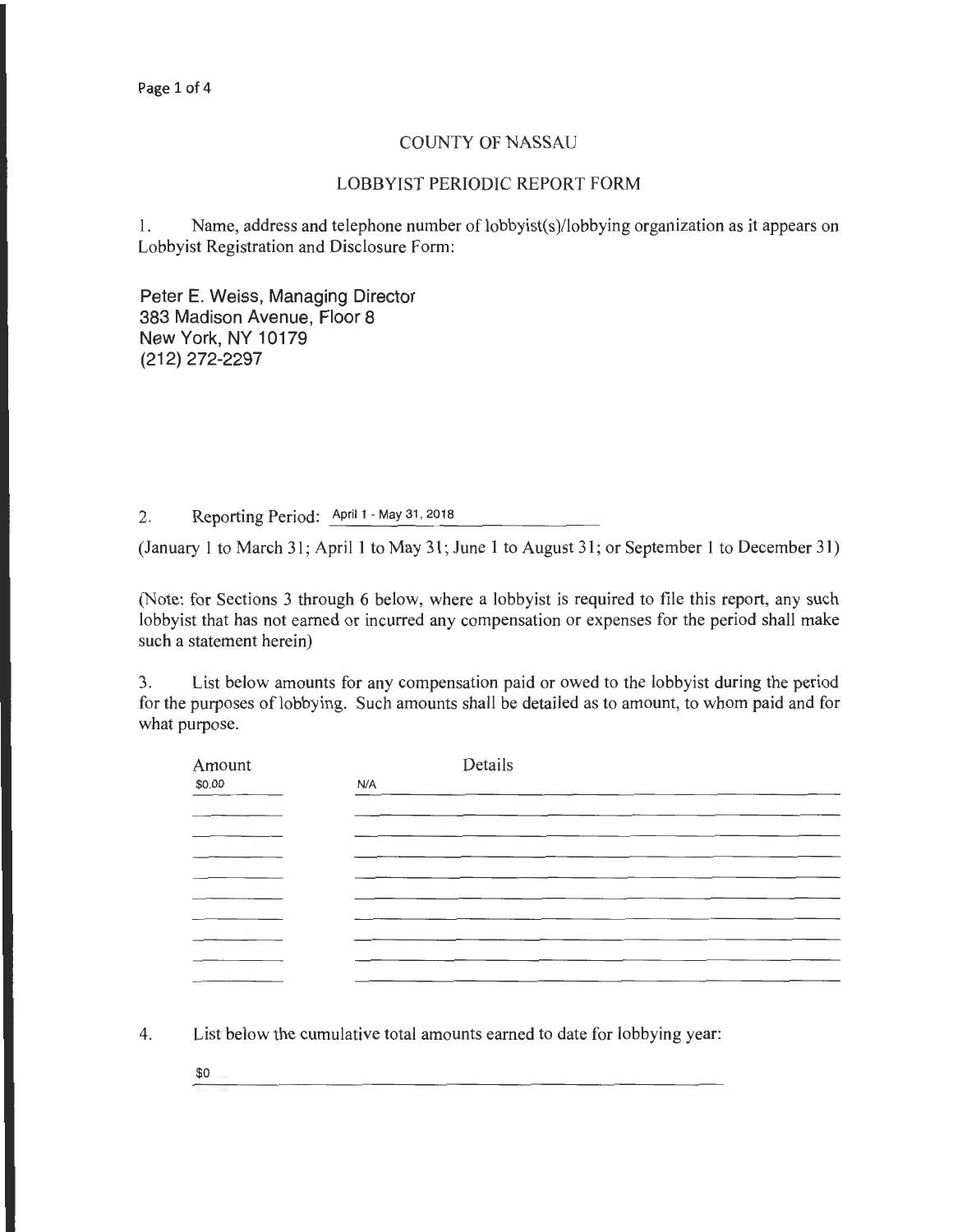Page 2 of 4

5. List below amounts for any expenses expended or incurred by the lobbyist during the period for the purposes of lobbying. Such amounts shall be detailed as to amount, to whom paid and for what purpose.

| Amount |     | Details |  |  |
|--------|-----|---------|--|--|
| \$0.00 | N/A |         |  |  |
|        |     |         |  |  |
|        |     |         |  |  |
|        |     |         |  |  |
|        |     |         |  |  |
|        |     |         |  |  |
|        |     |         |  |  |
|        |     |         |  |  |
|        |     |         |  |  |
|        |     |         |  |  |
|        |     |         |  |  |

6. List below the cumulative total amounts expended to date for lobbying year:

\$0.00

(In lieu of completing 7 through 10 below, you may attach a copy of your Lobbyist Registration and Disclosure Form, provided the information has not changed.)

7. List whether and where the lobbyist(s)/lobbying organization is registered as a lobbyist (e.g. Nassau County, New York State):

Peter E. Weiss is a registered lobbyist in New York State Nassau County.

8. Name, address and telephone number of client(s) by whom, or on whose behalf, the lobbyist is retained, employed or designated.

J.P. Morgan Securities LLC 383 Madison Avenue, Floor 8, New York, NY 10179 (212) 270-5906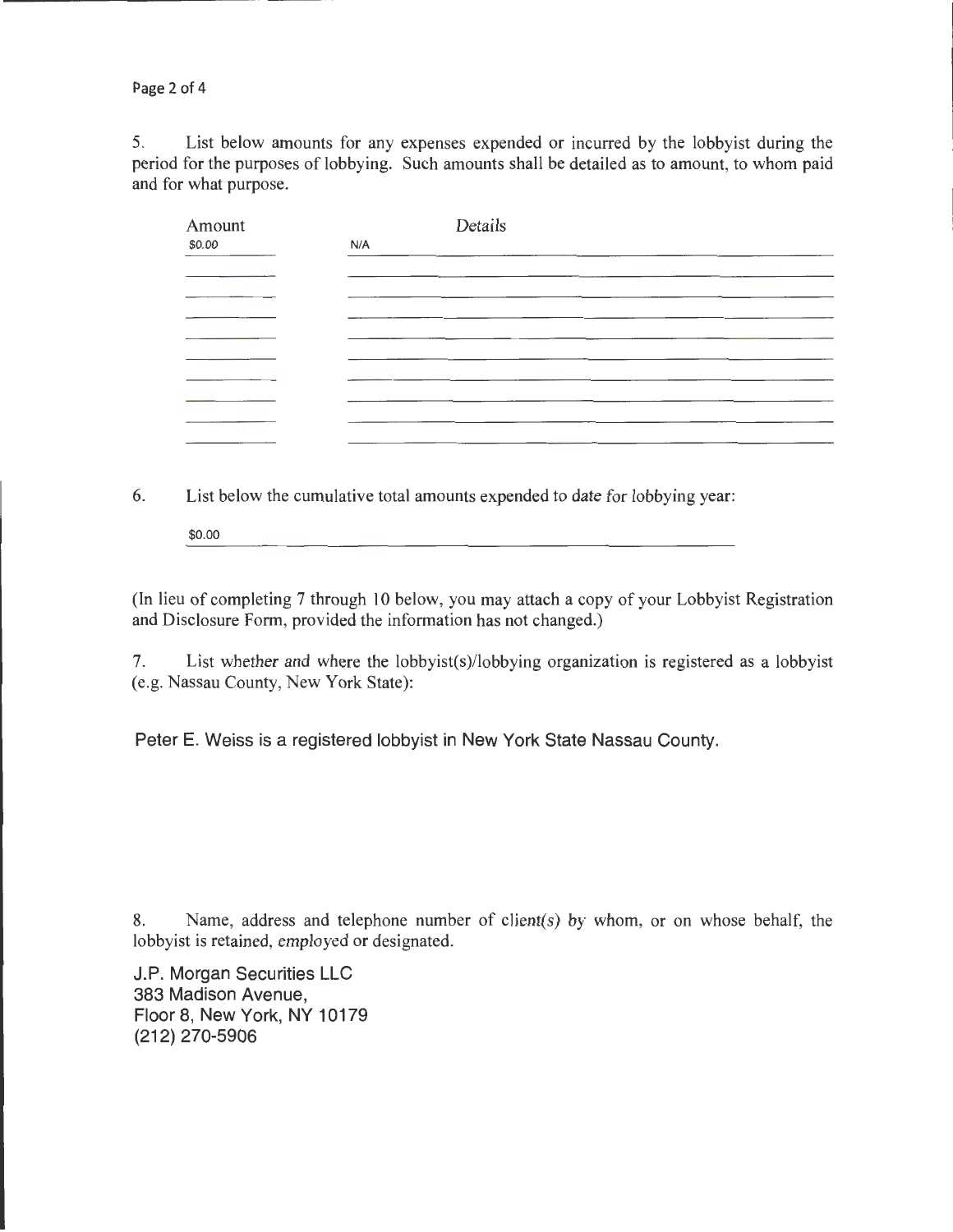9. Describe lobbying activity conducted, or to be conducted, in Nassau County, and identify client(s) for each activity listed, during the Reporting Period.

**None** 

10. The name of persons, organizations or governmental entities before whom the lobbyist has lobbied during the period.

**None**